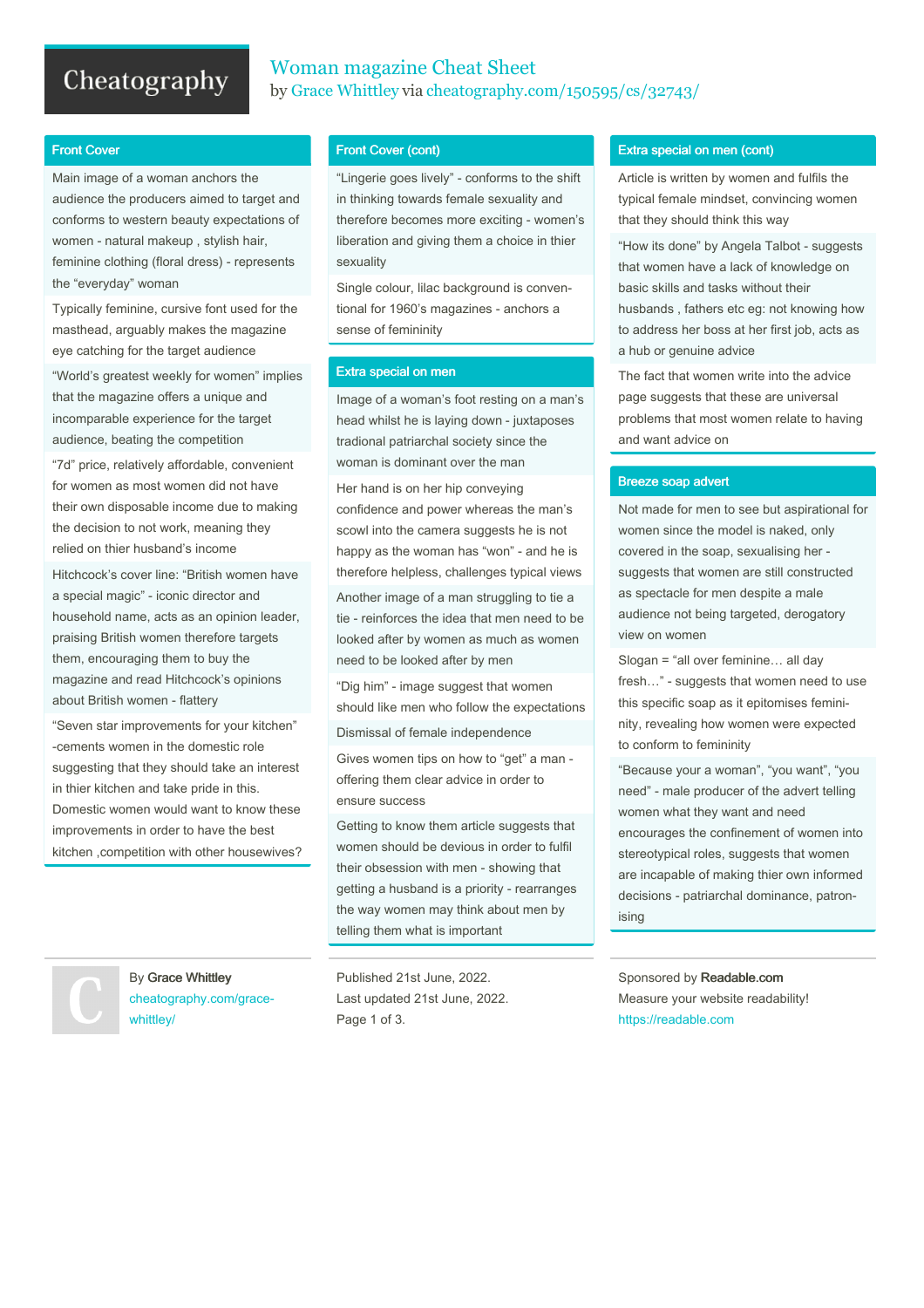# Cheatography

## Woman magazine Cheat Sheet by Grace [Whittley](http://www.cheatography.com/grace-whittley/) via [cheatography.com/150595/cs/32743/](http://www.cheatography.com/grace-whittley/cheat-sheets/woman-magazine)

#### Contents page

Contents and features is sectioned using blue shapes "American Diner" aesthetic reflects western culture and America's influence on the UK

Image of Jackie Kennedy epitomises the "ideal woman" as the former First Lady, meaning the female target audience may aspire to be like her

Audiences also get an insight to into celebrity life, gives a feeling of exclusivity and the power of gaining this exclusive information

"The long road back to happiness" - about the death of President Kennedy, targets audience who may have lost their partners during the world wars, creating a snese of relatability and a hub for advice

Sub-headings such as "no excuses", "film show" and "sized up" - discussing key ideas that can be linked together as the audience read the article, also suggests that the typical woman should be interested in these topics

Image of a woman and a child, reflects family-focused fashion and the expected role of women during the 1960's - mother and daughter wearing matching raincoats, also suggests that daughters are being shaped into the the same roles as thier mothers at an early age

Female editor = woman's voice reflecting women's voices, more relatable for women to read and can feel more of a connection to the content, makes the target audience feel understood

Same font used for the title "woman" throughout the whole magazine contracts a clear brand identity

> By Grace Whittley [cheatography.com/grace](http://www.cheatography.com/grace-whittley/)whittley/

#### A-level beauty

Headline is centred at the top of the page, blue font is used - eye catching and unconventional for a women's magazine, does not matcha typical feminine aesthetic Information is divided into a grid-like

structure, organises the information so it is easy for women to read and understand, suggesting that women are not educated enough to read and understand complex articles - difference in education for men and women in the 1960's

Women can also score points based on which techniques and products they use in their makeup routines. It creates an intera‐ ctive element to the article, also encourages women to follow specific techniques,which limits individuality, gives a sense of fulfilment and competition, entertainment

Women who conform to western beauty standards are praised and those who don't are encouraged to do so

Use of images next to the show the article is like a tutorial, and shows women how to conform to westernised beauty ideals

Direct mode of address in the rhetorical question "are you an a-level beauty?" Also almost all of the women in the model photos are looking into the camera, creating an inclusive experience when reading the article

#### Max Factor Crème Puff advert

Costumes of characters are typical for the time - zeitgeist

Woman looks as if he works and is well dressed - professional yet beautiful was the goal for women who were entering the working world, beauty was still essential "beauty at a moment's notice"

Beauty at a moments notice" shows the changing of beauty products and how they became more portable for the working woman, so she could still prioritise beauty

The man looking at the woman - shows how women were desirable and finding a husband was still essential

O ffice scenery - women being included in the workplace where it is dominated by men shows the progression of society and women being accepted into work, yet she is more engrossed him her physical appearance over her work

#### Hitchcock Article:

Main image of Grace Kelly, who was a national icon, recognisable and therefore a star vehicle

4 snapshot style photos of Hitchcock intended to look like candid shots in order to create an informal tone, results in women feelings comfortable and appreciated. They are also atypical of famous stars, often reflected in a glamourised light and he is not constructed to look attractive to women, suggests his work creates his name and reputation rather than his looks. Plays emotions to seem comedia to audiences In the interview Hitchcock endorses working with Grace Kelly

Published 21st June, 2022. Last updated 21st June, 2022. Page 2 of 3.

Sponsored by Readable.com Measure your website readability! <https://readable.com>